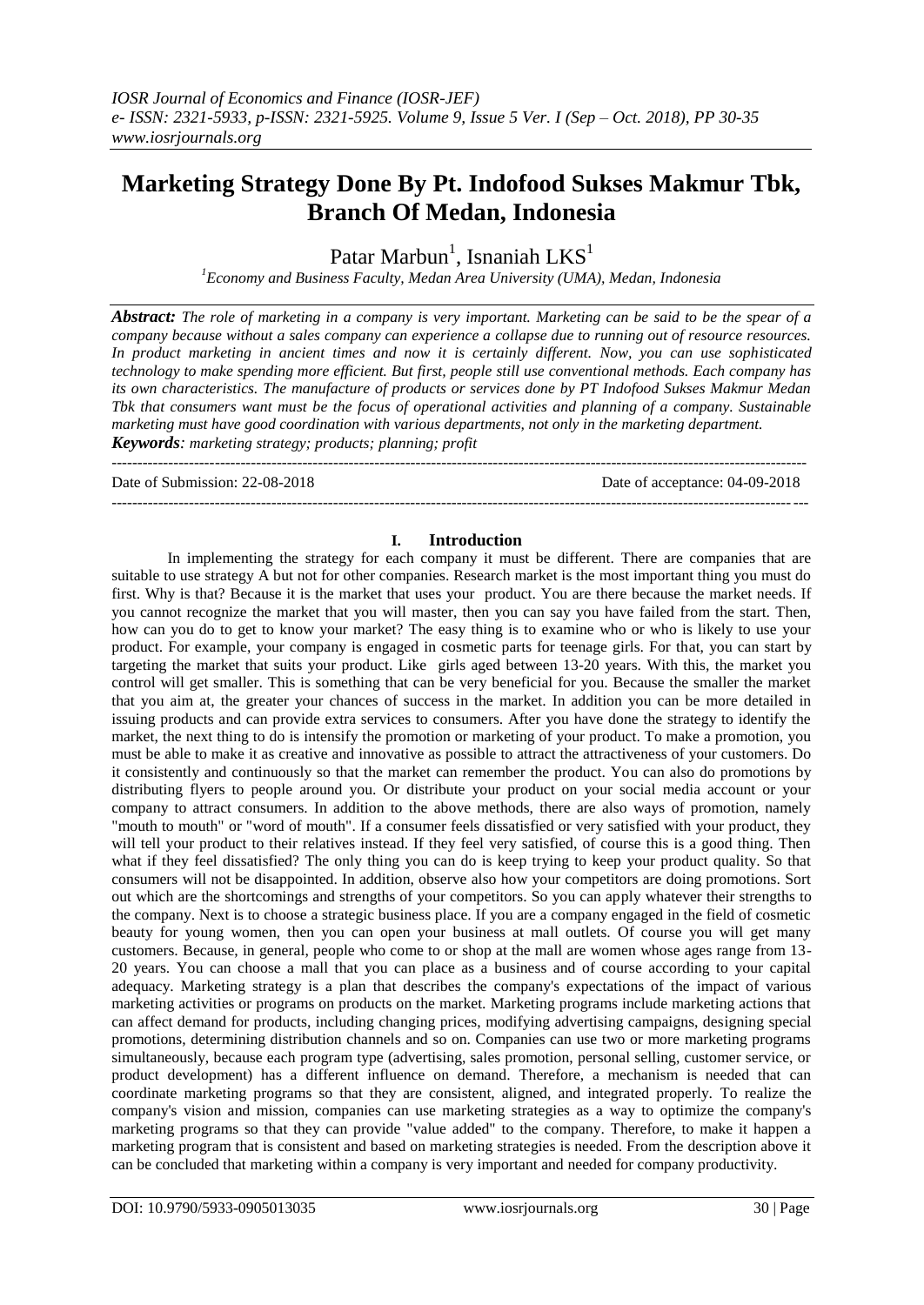# **2.1 Marketing**

# **II. Theoretical Framework**

Marketing is one of the main activities carried out by entrepreneurs in their efforts to maintain their survival, to grow and gain profits. The marketing process begins long before the goods are produced and does not end with sales. The company's marketing activities must also be able to provide satisfaction to consumers if the business continues, or consumers have a good view of the company. Marketing includes the company's business that begins by identifying the needs of consumers who need to be satisfied, determining the product to be produced, determining the price of the appropriate product, determining the ways of promotion and distribution or sale of the product. So, marketing activities are activities that are interconnected as a system. These activities operate in an environment that continues to develop as a social consequence of the company, but is also limited by the sources of the company itself and the existing regulations. For marketing, environmental change can be a new challenge that requires a new solution, or vice versa, it can be an opportunity or opportunity to develop its business.

Some definitions and notions of marketing include:

- a. Philip *Kotler* (Marketing) marketing is a human activity that is directed to meet needs and desires through an exchange process.
- b. According to Philip *Kotler* and Armstrong marketing is a social and managerial process that makes individuals and groups get what they need and want through the creation and reciprocal exchange of products and values with others.
- c. Marketing is a total system of business activities designed to plan, determine prices, promote and distribute goods that can satisfy the desire and reach the market goals and objectives of the company.
- d. According to William J Stanton, marketing is an overall system of business activities aimed at planning, pricing, promoting and distributing goods and services that can satisfy the needs of both potential buyers and buyers (*Private and Irawan, 2003: 5).*
- e. Wikipedia, in Wikipedia states that marketing is a process of preparing an integrated communication & the purpose is to provide information about goods or services that are traded and related to satisfying the wants & needs of the community.
- f. Big Indonesian Dictionary (KBBI) Th.2008, Marketing is a process; way; actions in marketing merchandise; regarding disseminating in the midst of the community in general.

# **2.2 Marketing Objectives**

The goal is to know and understand the customer in such a way that the product being sold will suit the customer's wishes, so that the product can sell by itself. Ideally marketing causes customers to be ready to buy, so what should be considered next is how to make the product available

# **2.3 Marketing Concept**

Companies that have started to recognize that marketing is an important factor to achieve success, will know of new ways and philosophy involved in it. This new method and philosophy is called the marketing concept. As a business philosophy, the marketing concept aims to give satisfaction to the desires and needs of consumers, or oriented to consumers (consumer oriented).

The concept of marketing is a business philosophy which states that satisfying consumer needs is an economic and social requirement for the survival of the company *(Private and Irawan, 2003*: 6). The three main elements of the marketing concept are:

# a. **Orientation to consumers**

-Determine basic needs of buyers who will be served and fulfilled.

- -Determine the group of buyers who will be targeted for sale.
- -Determine the product and marketing program.
- -Conduct research on consumers, to measure, assess, and interpret their desires, attitudes, and behavior.

 -Determine and implement a good strategy, whether focusing on high quality, low prices, or attractive models.

# **b. Preparation of integral marketing activities**

Integration of marketing activities means that everyone and every part of the company are involved in a coordinated effort to provide customer satisfaction, so that the company's objectives can be realized. That is, the selling price must match the quality of the product, the promotion must be adjusted to the distribution channel, price and product quality. These efforts need to be coordinated with time and place.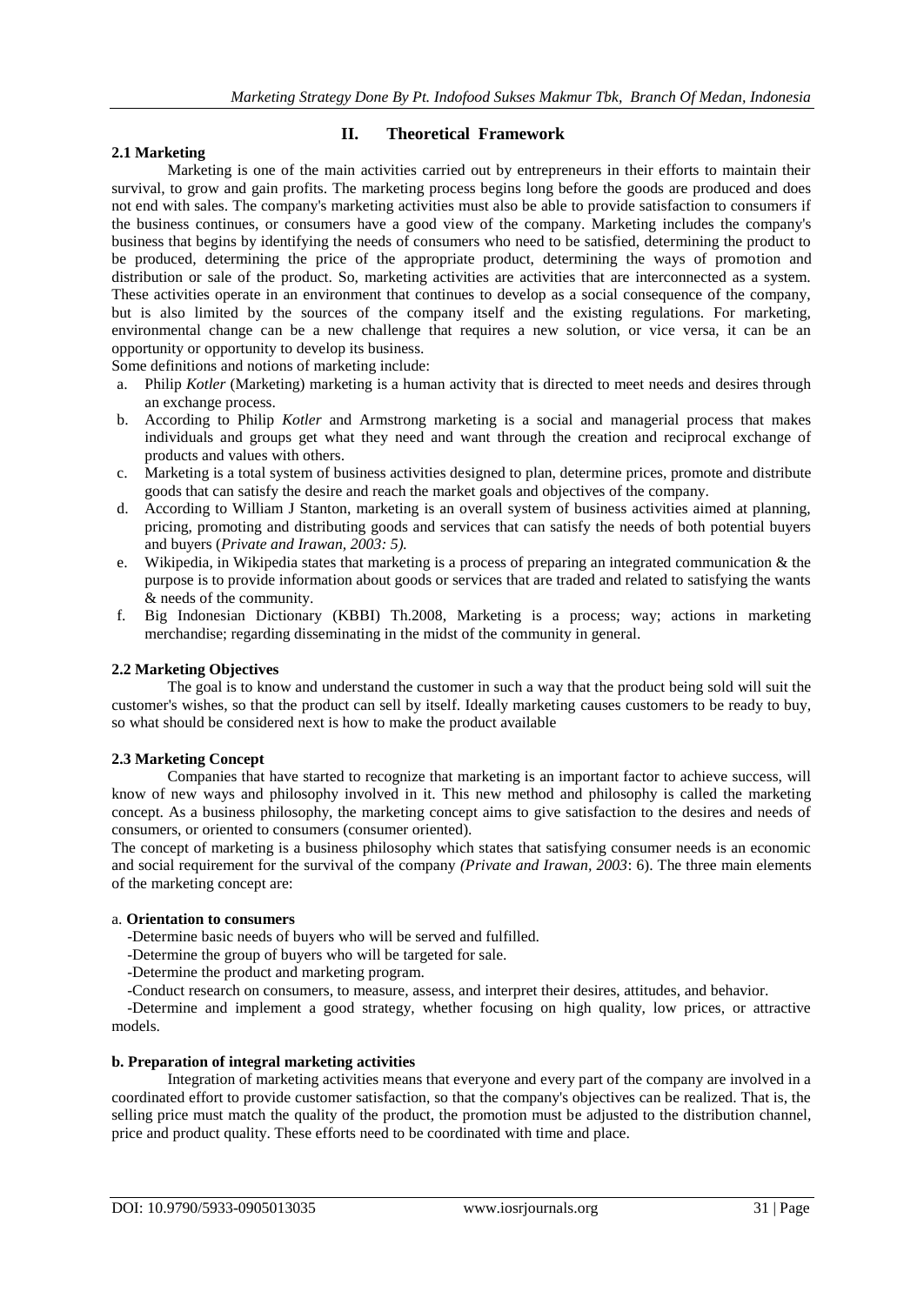# **c. Consumer satisfaction**

Factors that will determine whether a company in the long run will get a profit is, is a lot of consumer satisfaction that can be met. This does not mean that the company must try to maximize customer satisfaction, but the company must make a profit by giving satisfaction to consumers.

## **2.4 Consumers**

Understanding consumers is every person who uses goods and or services available in the community, both for the benefit of themselves, family, other people, and other living things and not for trading. According to the definition of Article 1 point 2 of the PK Law, "Consumers are every person who uses goods and / or services available in the community, both for the benefit of self, family, other people, and other living beings and not to be traded." Whereas in the explanation section it is stated "In the economic literature known end consumers and consumers are between. The final consumer is the end user or user of a product, while the intermediate consumer is the consumer who uses a product as part of the production process of another product. The understanding of consumers in this law is the end consumer ". From the provisions of the law explicitly it seems to only focus on the understanding of consumers as end consumers which is not the object of discussion in this paper. But it also implicitly implies consumer understanding in a broad sense. This appears in the use of the word "user". The term "user" in this case is appropriate to be used in the formulation of consumers to support the understanding of the end consumer, but at the same time also shows that the goods and / services used do not necessarily result from a sale and purchase transaction. This means that as consumers do not always have to give their achievements by paying money to obtain the goods and / services. In other words, the basis of the legal relationship between consumers and business actors does not need to be contractual *(the privity of contract).*

# **Characteristics of Consumers:**

1. Personal Consumer: these consumers buy or use goods or services for own use.

2.Organizational Consumer: This consumer buys or uses goods or services to meet the needs and run the organization that.

# **2.5 Definition of Consumer Behavior**

Consumer behavior is the process and activity when a person deals with the search, selection, purchase, use, and evaluation of products and services to meet needs and desires. Consumer behavior is the things that underlie consumers to make purchasing decisions. For low-priced valuables (low-involvement) the decisionmaking process is carried out easily, while for high-priced valuables (high-involvement) the decision-making process is carried out with careful consideration. Consumer behavior is a behavior that consumers show in finding, exchanging, using, assessing, arranging goods or services that they consider will satisfy their needs. Consumer behavior is how consumers want to spend limited resources such as money, time, energy to get the goods or services they want. Consumer behavior is the behavior of consumers, where they can illustrate the search for buying, using, evaluating and improving their products and services. The focus of consumer behavior is how individuals make decisions to use their available resources to consume an item.

#### **2.6 Market Segmentation**

*Swastha & Handoko (1997)* defines market segmentation as an activity of dividing markets that are heterogeneous into homogeneous market units. While the definition given by Pride & *Ferrel* (1995) says that market segmentation is a process of dividing the market into segments of potential customers with similar characteristics that indicate the similarity of buyer behavior. On the other hand Pride & *Ferrel (1995)* defines market segmentation as a process of dividing the whole market into market groups consisting of people who have relatively similar product needs. There is another opinion from *Swastha & Handoko (1987)* that formulating market segmentation is an act of dividing the market into certain market segments that are used as sales targets that will be achieved with the marketing mix. According to *Kotler,* Bowen and *Makens* (2002, p. 254) the market consists of different buyers and buyers in things that can buy in desire, resources, location, buying attitude, and buying habits. Because each has unique needs and desires, each buyer is a potential market. Therefore, sellers ideally design their own marketing program for each buyer. Complete segmentation requires high costs, and most customers cannot buy products that are truly tailored to their needs. For this reason, companies look for larger buyer classes with different product needs or buying responses. Market segments consist of groups of customers who have the same set of desires (Kotler, 2005, p. 307).

The number of companies that do market segmentation on the basis of grouping certain variables. By classifying or segmenting such a market, it can be said that in general the company has the motivation to maintain and increase the level of sales and more importantly so that long-term company operations can be sustainable and competitive (Porter, 1991)

Other benefits by doing market segmentation include:

a. The company will be able to detect early and correct about trends in a market that is constantly changing.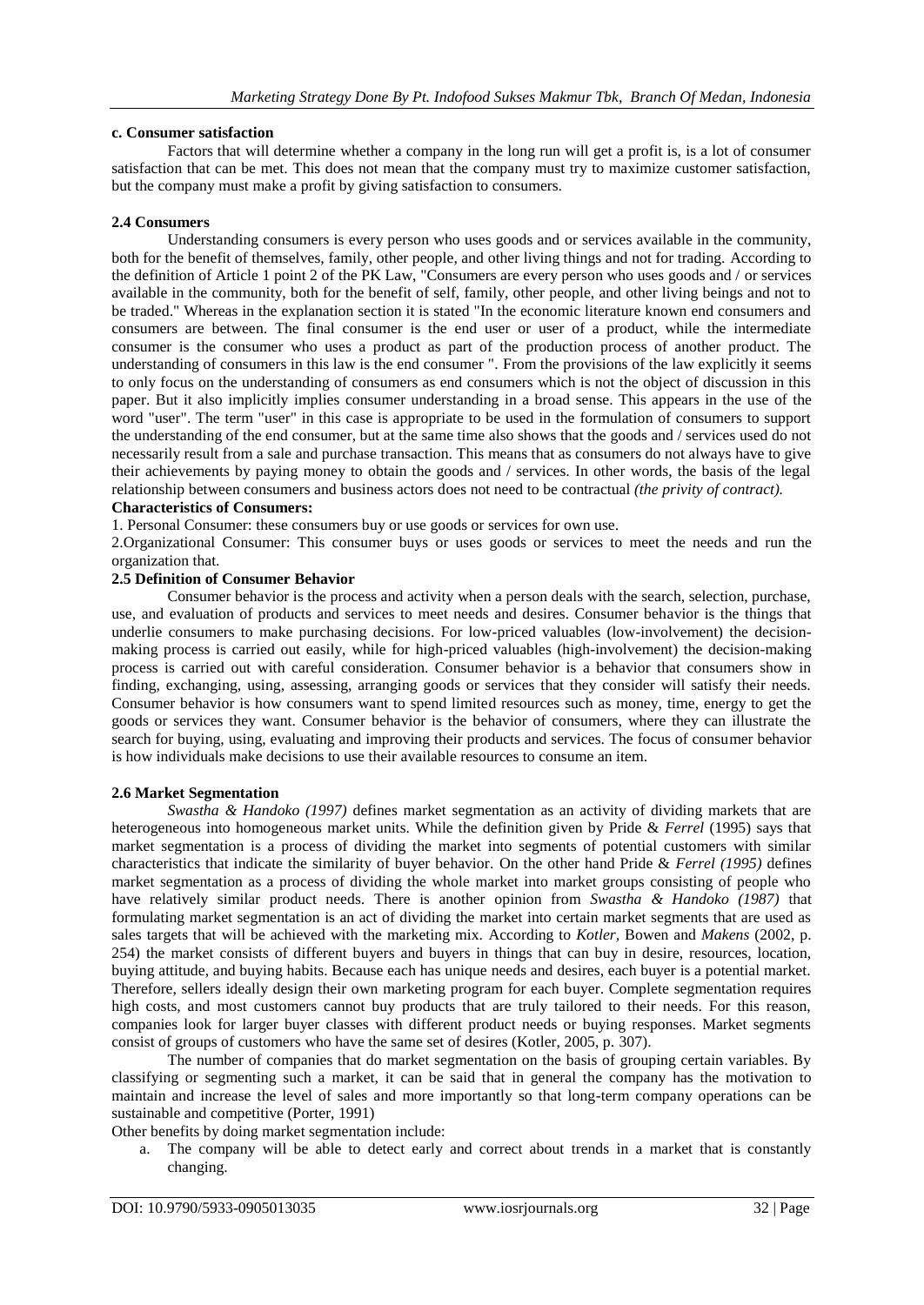- b. Can design products that are truly in line with market demand.
- c. Can determine the most effective campaign and advertising.
- d. Can direct promotional funds available through the right media for segments that are expected to generate greater profits.
- e. Can be used to measure promotional efforts in accordance with the period or period

period where the market reaction is large enough.

*Gitosudarmo (2000)* adds the benefits of this market segmentation, as follows:

- 1. Can distinguish between one segment and another segment.
- 2. Can be used to determine the nature of each segment.
- 3. Can be used to find which segment has the greatest potential.
- 4. Can be used to choose which segment will be the target market.

#### **III. Discussion**

# **3.1 History**

PT Indofood CBP *Sukses Makmur Tbk*. is one of the leading instant noodles and processed food companies in Indonesia which is one of the branch companies owned by the *Salim* Group. Initially, PT Indofood CBP *Sukses Makmur Tbk.* is a company engaged in food and beverage processing which was founded in 1971. The company launched a commitment to produce quality, safe and *halal* food products for consumption. Aspects of freshness, hygiene, nutritional content, taste, practical, safe, and *halal* to be consumed are always the priorities of this company to ensure the quality of products that are always excellent. End of 1980, PT Indofood CBP *Sukses Makmur Tbk*. began operating in the international market by exporting instant noodles to several ASEAN countries, the Middle East, Hong Kong, Taiwan, China, the Netherlands, England, Germany, Australia and countries in Africa. PT Indofood CBP *Sukses Makmur Tbk.* The Bandung branch was established in May 1992 under the name of PT *Karya Pangan Inti Sejati* which is a branch of PT *Sanmaru* Food Manufacturing Company Ltd. based in Jakarta and began operations in October 1992. At that time there were 200 employees who were divided into two shifts and had 3 line production equipment. Each line has a production capacity of 18,000 *pcs* / hour, in 1993 the use of machines increased to 8 lines and in 1994 it increased to 10 machine lines. Until now 14 lines have been operated. In 1994, there was a merger of several subsidiaries within the scope of Indofood Group, thus changing its name to PT Indofood CBP *Sukses Makmur Tbk*. which is specialized in processing instant noodles. The instant noodle division is the largest division in Indofood and its factories are spread in 15 cities, including Medan, *Pekanbaru,* Palembang, *Tangerang*, Lampung, Pontianak, Manado, Semarang, Surabaya, Banjarmasin, Makassar, *Cibitung,* Jakarta, Bandung and Jambi, while branches without factories namely Solo, Bali and *Kendari.* It is intended that the product produced is sufficiently distributed to the area around the city where the factory is located, so that the product can be received by consumers in a fresh state and help the government program through the distribution of local labor. The increasing demand caused PT Indofood CBP *Sukses Makmur Tbk.* issued a policy to increase production capacity by establishing plant II in September 2007 with a production line of 2 lines which had a capacity of 2 times greater than the capacity of the production machinery in factory I. At the end of 2008 PT Indofood CBP *Sukses Makmur Tbk*. producing *copacks* like Pop Mi by replacing one of the Factory I lines with a machine that can produce *copack* The products produced by the fifteen factories have been standardized as a whole, including raw materials, process parameters, machinery / equipment, manpower (workforce), and finished goods. The applicable standards in all of these factories have been SGS certified through International Standard Operation (ISO) certification including PT Indofood CBP *Sukses Makmur Tbk*. In addition PT Indofood CBP *Sukses Makmur Tbk*. also has a Hazard Analysis Critical Control Point (HACCP) and *halal* certificate that applies to all international products. On March 21, 1998 PT Indofood CBP *Sukses Makmur Tbk*. obtained ISO 9001 quality management certificate submitted in Jakarta on March 3, 1999. Then on February 5, 2004 PT Indofood CBP *Sukses Makmur Tbk.* obtained ISO 9001: 2000 certification (ISO 9001 version 2000) from the SGS International of Indonesia accreditation body. This is shown through the slogan found in the Indofood logo "The Symbol of Quality Foods" or "Symbol of Quality Foods" which contains the consequences that only the product is produced. Quality products are not only made from selected raw materials, but are hygienically processed and fulfill the nutritional and *halal* ingredients. PT Indofood CBP *Sukses Makmur Tbk*. has a market orientation, where the production carried out by the company is adjusted to market demand. The company always tries to meet the needs of consumers, both in quantity and product quality. Therefore, companies always develop innovations to meet customer satisfaction, especially *seles.*

Organizational Structure of PT. Indofood CBP *Sukses Makmur Tbk* . Medan Branch

Top position at PT. Indofood CBP *Sukses Makmur Tbk.* is a General Manager and in carrying out his duties is assisted by the Manager's Secretary. This General Manager supervises:

a. Factory Manager *(Fatory Manager)*

b. BPDQC *(Broanch* Process Development and Quality Control)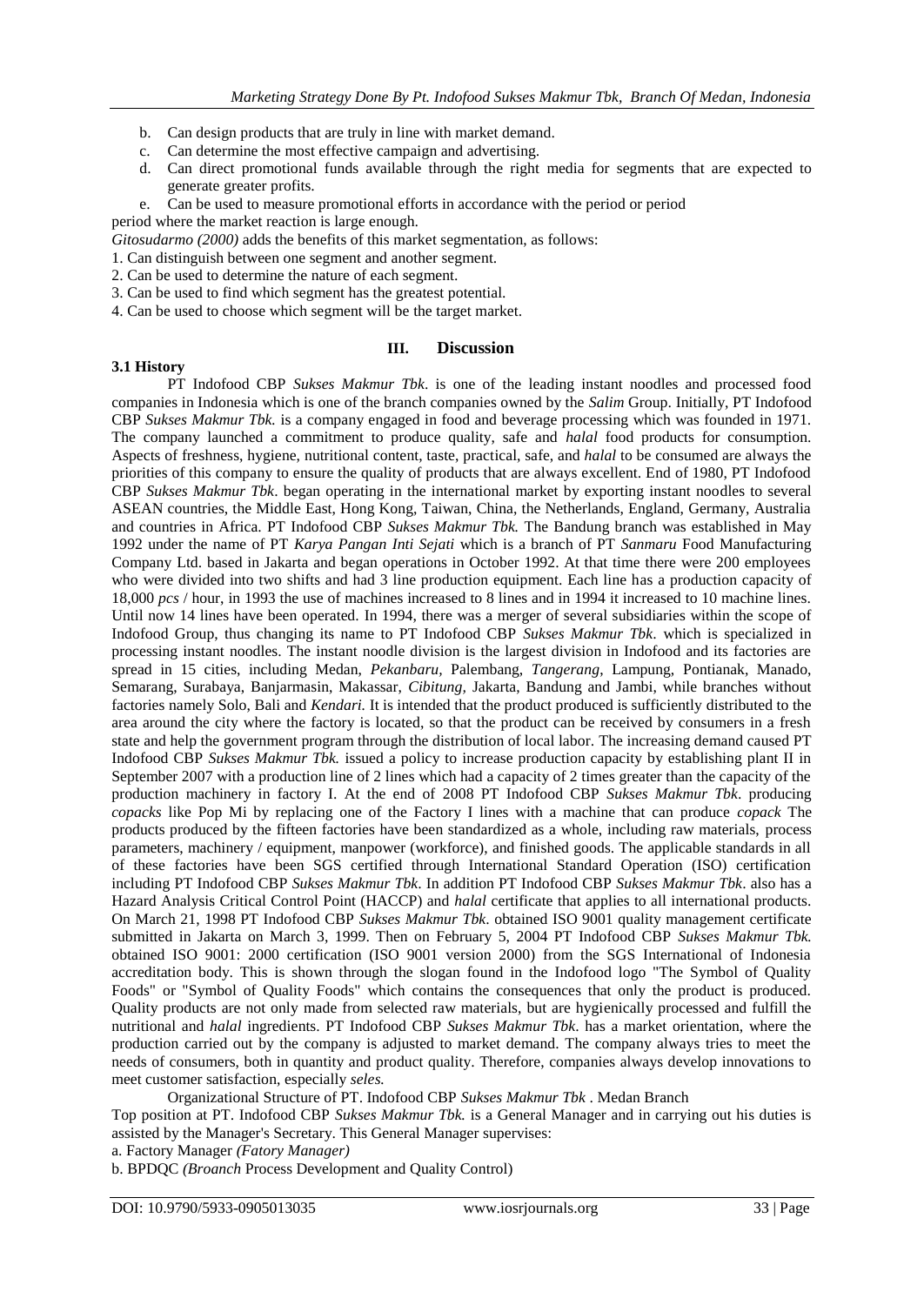- c. Finance Manager (Finance and Accounting Manager)
- d. Area Sales and Promotion Manager
- e. Personnel Manager (Branch Personal Manager)
- f. *Puchasing* Officer

# **Factory Manager supervises:**

- a. Production Supervisor
- b. Technical Manager (Technical Manager)
- c. Warehouse Management
- d. PPIC Supervisor (Production Planning and Inventory Control)
- e. Development Manager and Product Quality Supervision *(Broanch Process*

# **Development and Quality Control) oversees:**

a. Quality Control Process Supervisor

b. Supervisor of Quality Control of Raw Materials / Finished Products *(Quatlty* Raw Material / Finished Gd Supervisor)

c. The Personnel Manager (Branch Personnel Manager) supervises:

- d. Industrial Relations Supervisor (Industrial Relations Supervisor)
- e. Administrative and Salary Supervisor (Administration and Wages Supervisor
- f. Service Supervisor and Public Service (General Affair and Service Supervisor)
- g. Security Supervisor (Security Supervisor)

h. Public Relations Supervisor (Public Relations Supervisor)

i. The Marketing Manager (Area Sales Promotion Manager) is divided into 2 areas that supervise ASPS (Area Sales Promotion)

#### **3.2 Marketing Strategy**

*PT. Indofoof CBP Sukses Makmur Tbk*. has a market orientation, where the production carried out by the company is adjusted to market demand. The company always tries to meet the needs of consumers, both in quantity and product quality. Therefore, companies always develop innovations to meet customer satisfaction, especially consumer tastes. Marketing strategies are influenced by the following factors:

- a. The micro factor is marketing brokers, suppliers, competitors and the public.
- b. Macro factors, namely demography or economic, political or legal, technological or physical and social or cultural.

The following are things that need to be considered for marketing:

- a. Seller's perspective
	- Strategic place (place)
	- -Quality products (product)
	- -Competitive price (price)
		- -Promotion promotion (promotion)
- b. Consumer perspective
	- Consumer needs and wants (customer need and want 's)
	- Consumer costs (cost to the customer)
	- Convenience (convenience)
	- Communication (communication)

Characteristics of the company in carrying out production activities owned by PT. Indofood CBP *Sukses Makmur Tbk.* That is the nature of mass production, namely the type of goods produced relatively little but with large production volumes, demand for products remains / stable, as well as product designs rarely change shape in the short or medium term. Besides the production of PT. Indofood CBP *Sukses Makmur Tbk*. Also pay attention to product marketing so as to enable the company to grow further. Various ways of promotional activities are carried out, such as advertising both in print and electronic media and billboards. While sales promotion activities include the distribution of gifts both directly and indirectly through lottery draws.

Indofood products are widely promoted through:

- Interesting electronic and print media
- Billboard boards on big roads
- Hold a competition to make jingles for *Indomie*

One of the products of PT. Indofood CBP *Sukses Makmur Tbk*, which conducts large-scale promotions and is internationally known, is *Indomie* . It's delicious taste is one of the main attractions. *Indomie* has a very simple but very fitting and lightweight tad. especially by the people of Indonesia. Short, simple but unique, easy to remember names are a number of factors for this success. The Indonesian people originating from Indonesia Me, giving rise to the assumption that they are carries national identity. One of *Indomie* 's promotions that is